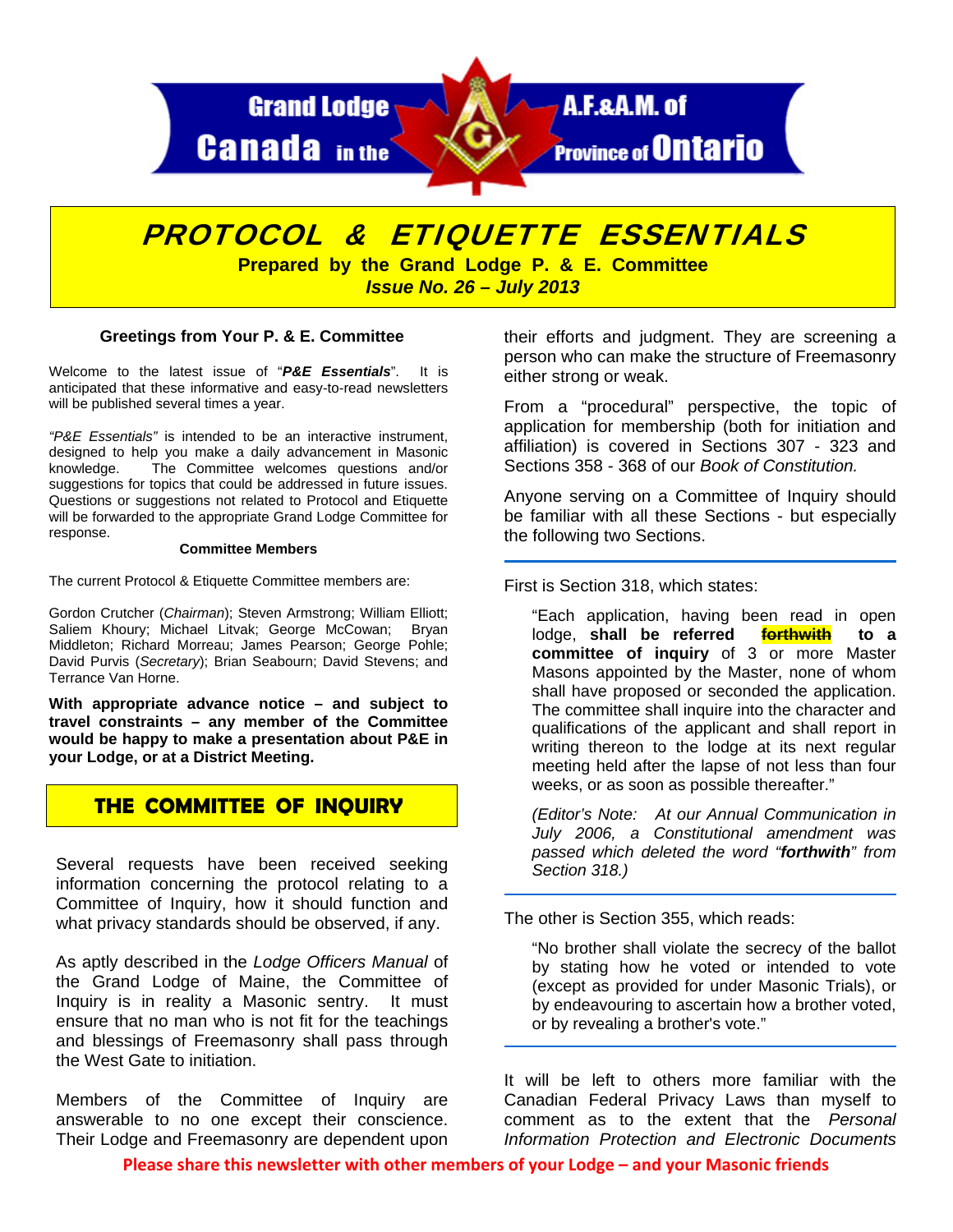*Act* (**PIPEDA**) applies to a Committee of Inquiry. Suffice it to say that our Grand Lodge respects all information of a personal nature which is entrusted to us by applicants (and by our members). Individual lodges are urged to do the same.

You should be aware there is currently no requirement in our Constitution that the identity of anyone appointed to a Committee of Inquiry be kept confidential from other members, (the deletion of the word "*forthwith*" in 2006 notwithstanding).

Lodges can definitely continue to use the historical method of appointing a committee whose composition is known to all members. It is of utmost importance, however, that the provisions of Section 355 not be compromised. Thus no one is entitled to know – or attempt to learn - how any particular member of the Committee voted on the applicant.

*(For further information on this point, please refer to the clarification issued on September 12, 2007, by the Grand Secretary.)* 

Lodge members who feel they have information about an applicant relevant to the inquiry can share it directly with any member of the committee.

The following two questions in the "General Questions" section of the Q&A booklet (2013 edition) also pertain to the Committee of Inquiry:

#### *110. Q. Is the membership informed as to who is on the Committee of Inquiry, and do they have the right to question the Committee on their report?*

A. Section 318 of the *Book of Constitution* requires that a Committee of three Master Masons be appointed by the Master and they report in writing at the next regular meeting.

Although it is not indicated in the Section, this report, in reality, is a miniature ballot. While the names of the members of the Committee can be made known to other members of the lodge, it would therefore be most inappropriate for anyone to make enquiries as to the individual decision reached by any of the member of the Committee. Similarly, no one has the right to question the Committee's report. (See the *Book of Constitution,* Sections 354 and 355.)

## *111. Q. Does an unfavourable report of the Committee of Inquiry require a motion?*

A. The report of the Committee of Inquiry must be received and adopted before the applicant is considered rejected. (See Section 320 of the *Book of Constitution.*)

The Master shall thereupon declare the applicant rejected. When this happens the report of the Committee of Inquiry falls into the same category as an unfavourable ballot. (See Sections 321 and 322 of the *Book of Constitution.*)

# **The Process of Inquiry**

# *(Extracted from a presentation by R.W. Bro. Brian Gilkinson)*

The old adage that you get out of something what you put into it is as applicable to this process as any other. If the Committee of Inquiry works conscientiously and with a plan to obtain the most comprehensive knowledge possible about the petitioner and his circumstances, a quality decision on his suitability for initiation is the almost certain result.

The Committee can be composed of three or more Master Masons who have each demonstrated a commitment to the welfare of the Lodge. Any Master Mason should have the character and attributes necessary to make an informed decision as to the knowledge gained about a petitioner. However, not every Master Mason has the experience necessary to fashion an inquiry designed to attain that comprehensive knowledge. Therefore, there should be a component of experience on the Committee to assist in fully investigating the petitioner's background and circumstances and to answer as many of the petitioner's questions as possible.

The number "three" has a particular significance for Masons and that is the usual number of members comprising a Committee of Inquiry. That number allows for a divergence of opinions and a means of coming to a decision without a cumbersome, timeconsuming process of trying to organize the efforts of a higher number of members.

Once the Committee of Inquiry has been appointed, it should move with dispatch. The petitioner has expressed a desire to become a member after no doubt giving the matter considerable thought. He has had the benefit of speaking to at least the two Masons who signed his petition for initiation. His sponsors have informed him of the excellence of the organization and the qualifications of its members.

He may have known and admired Masons for the manner in which they conducted themselves in their daily affairs. The act of signing a petition is a serious business for him and he has a right to have that petition considered promptly and seriously by the